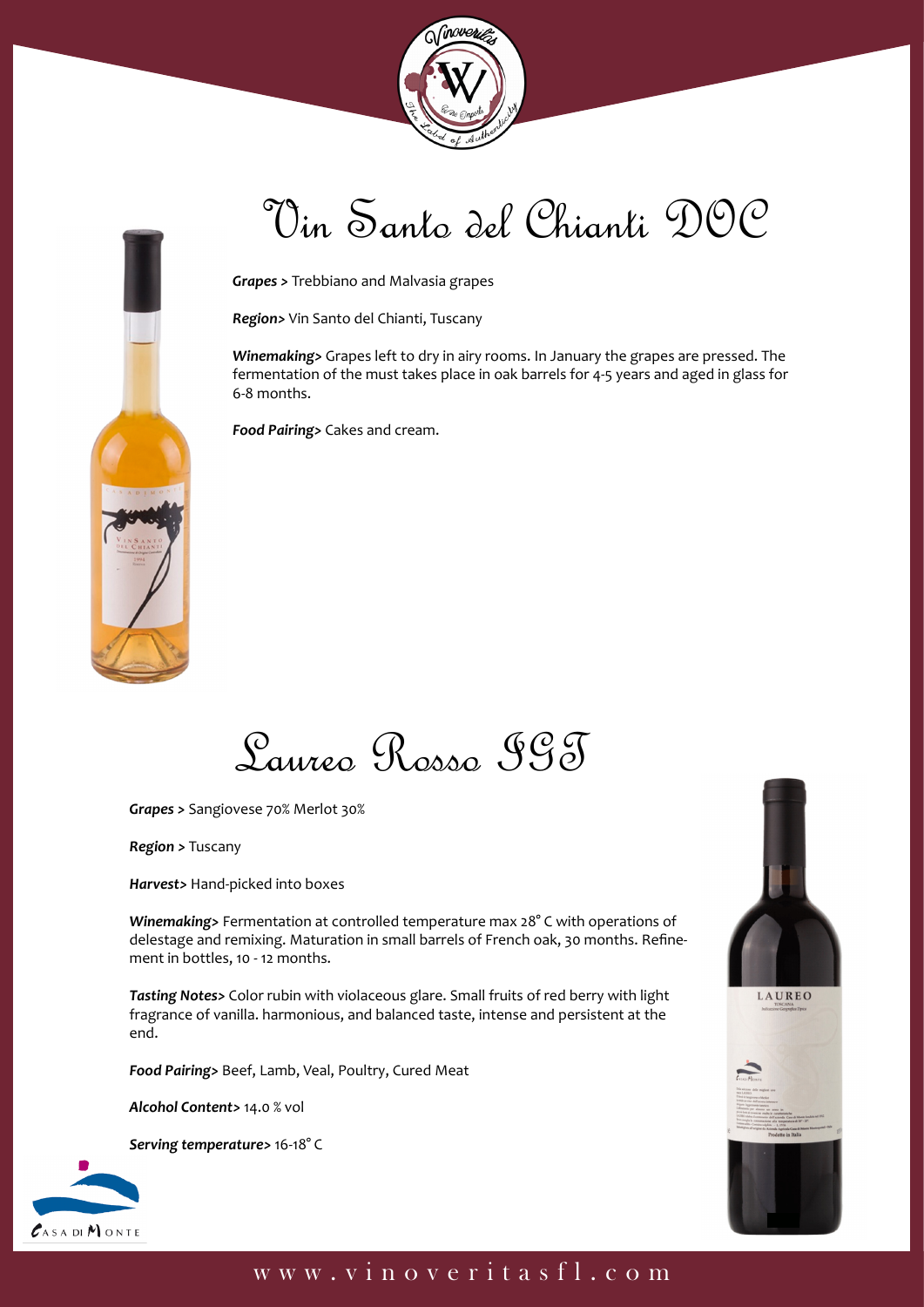

# Chianti Classico DOCG



*Region>* Tuscany

*Soil>* Normal composition

*System of growing>* Cordone speronato

*Harvest>* Hand picked

*Winemaking>* Fermentation at controlled temperature max 28° C remixing and pressing every days steeping 15-20 days . Maturation in steel and wood bottles of 15 hectolitre until 12th months. Refinement in bottles, 4 months.

*Tasting Notes>* Rubin red color, during aging tendency towards shades of grenade. Fragance of sweet violet typical of the Chianti wine. Warm, elegant, slightly tannic.

*Serving temperature>* 16-18° C

*Alcohol content>* 13.0% vol

Chianti Classico Riserva DOCG

*Grapes >* Sangiovese

*Region>* Tuscany

PITO

**CHIANTI**<br>CLASSICO

*Soil>* Normal composition

*System of growing>* Cordone speronato

*Harvest>* Hand picked

*Winemaking>* Fermentation at controlled temperature max 28° C remixing and pressing every days steeping 15-20 days . Maturation in steel and wood bottles of 15 hectolitre until 24-30 months. Refinement in bottles, 6 months.

*Tasting Notes>* Rubin red color, during aging tendency towards shades of grenade. Fragance of sweet violet typical of the Chianti wine. Warm, elegant, slightly tannic.

*Serving temperature>* 16-18° C



*Alcohol content>* 13.5% vol



#### www.vinoveritasfl.com